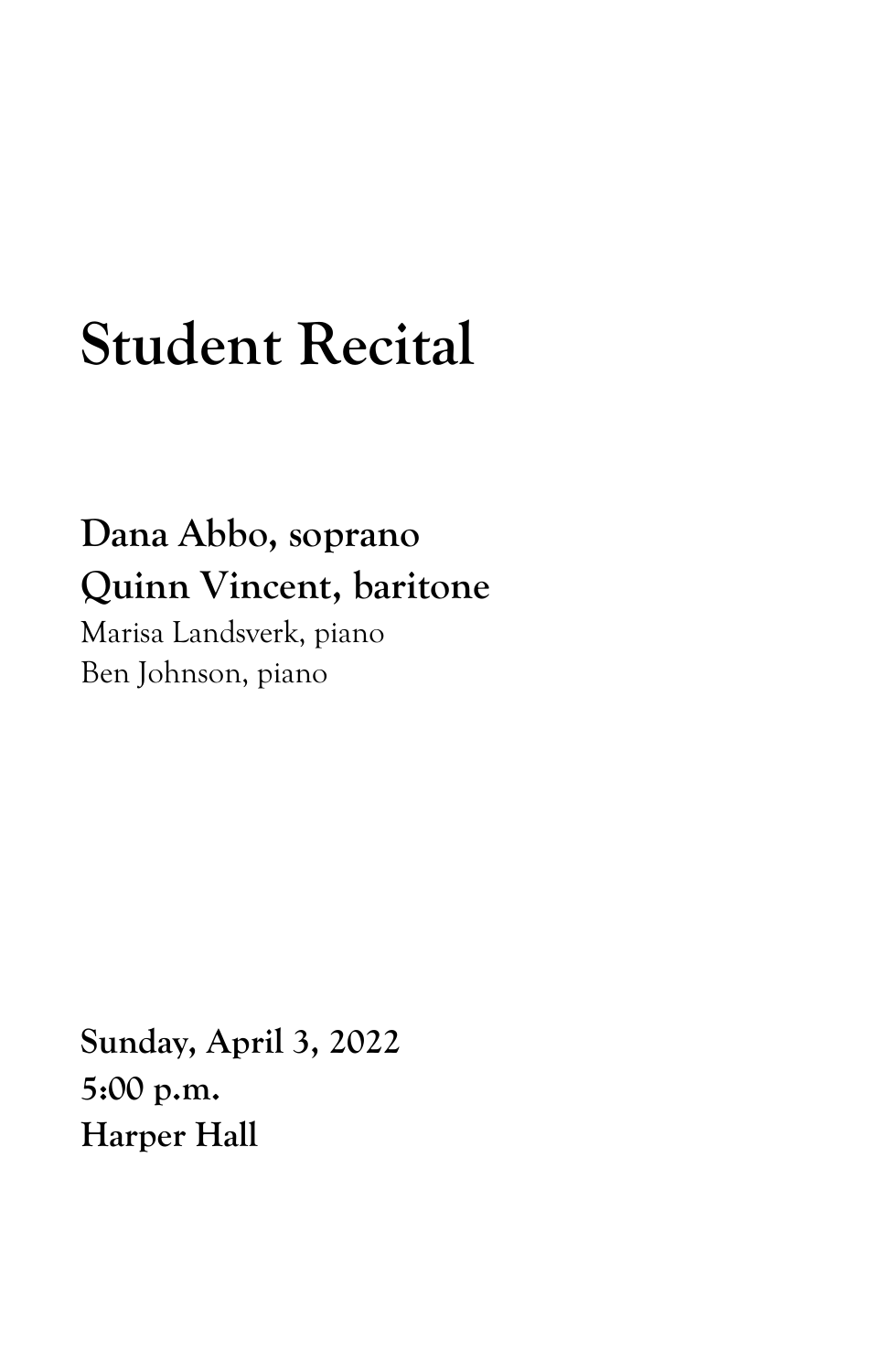From *Drei Volkslieder* Felix Mendelssohn

I. Volkslied (1809-1847)

Dana Abbo, soprano Quinn Vincent, baritone Marisa Landsverk, piano

From *Songs of Travel* Youth and Love

> Quinn Vincent, baritone Ben Johnson, piano

Dana Abbo, soprano Marisa Landsverk, piano

*Ah se in ciel, benigne stelle*, K. 538 Wolfgang Amadeus Mozart (1756-1791)

> Dana Abbo, soprano Marisa Landsverk, piano

From *Liederkreis*, op. 39 Robert Schumann VII. Auf einer Burg (1810-1856) IX. Wehmut III. Waldesgespräch

> Quinn Vincent, baritone Ben Johnson, piano

Silent Noon (1872-1958)

*Lúa Descolorida* Osvaldo Golijov (b. 1960) Cantique **Cantique** Nadia Boulanger `(1887-1979)

From *The House of Life* **Example 2** Ralph Vaughan Williams